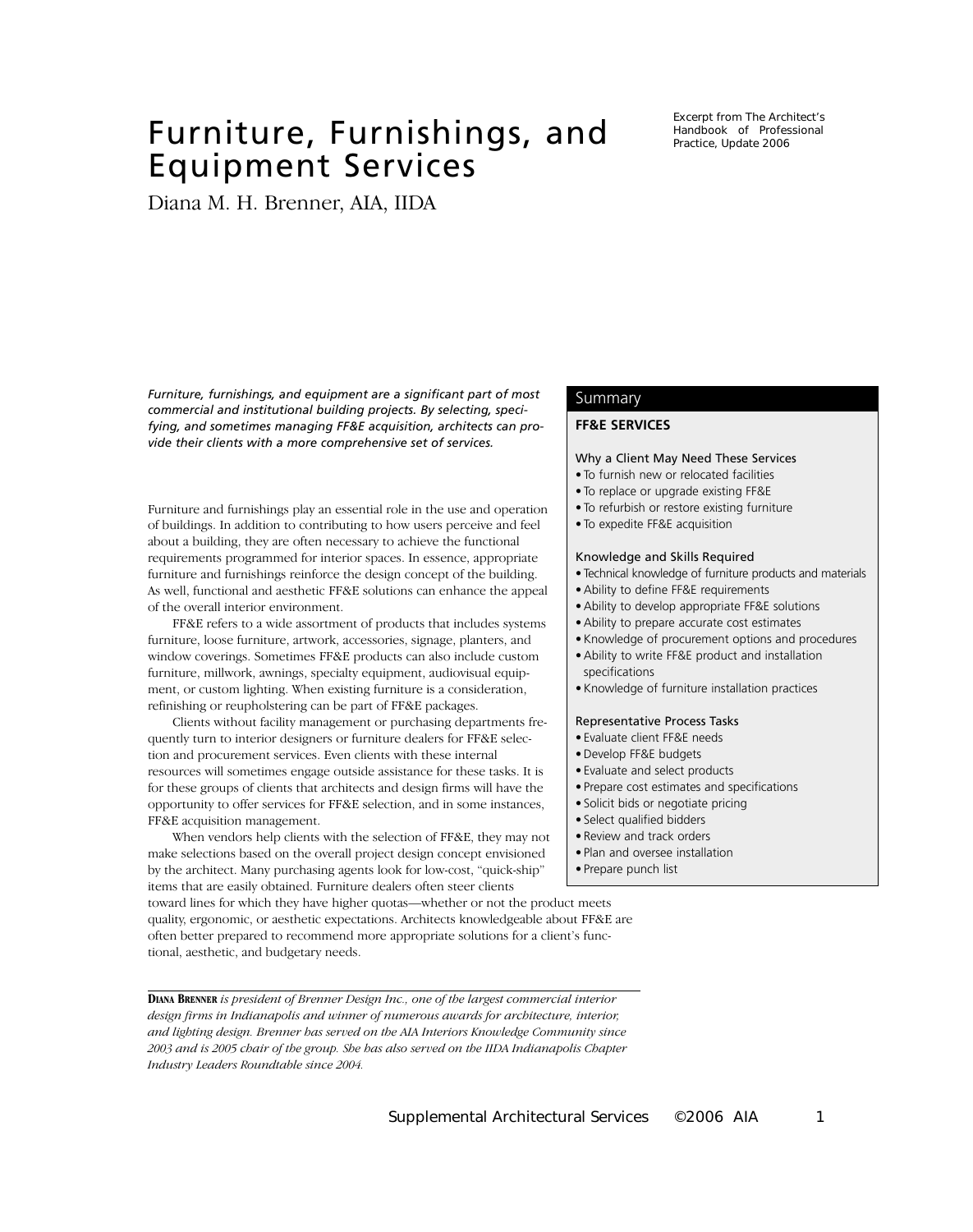**In some buildings, the cost of FF&E can exceed the cost of the interior construction.** 

For the architect, the benefits of offering FF&E services include more control of the design integrity for the overall project; better budget control; quicker access to pricing, status, and shipping information; and expanded fees. On the other hand, architects and design professionals should not provide FF&E services when they lack the expertise, prefer to maintain business relationships with local dealers only, or do not fully understand the risks of offering such services.

## CLIENT NEEDS

Both public- and private-sector clients seek FF&E services for a variety of reasons. To respond to client FF&E needs, architects can offer a set of basic services as well as expanded services that also include managing the acquisition of FF&E products. Some firms may even act as FF&E resellers to provide a client with a single point for dealing with their procurement needs.

## Reasons Clients May Need FF&E Services

Some large corporations and public agencies with in-house facility and purchasing departments have gone through downsizing or have elected to outsource FF&E selection and procurement efforts. Smaller companies, of course, rarely employ someone to carry out these functions. In either case, such clients frequently turn to outside consultants, including architects, to provide for their FF&E needs. Described here are the primary reasons clients seek FF&E services.

To furnish new spaces. Whether clients are moving, expanding, downsizing, or reorganizing, their project needs may include purchasing new furniture, reconfiguring existing furniture, or a combination of both. Like building design, the FF&E acquisition process involves defining needs, developing concepts, specifying products, estimating costs, soliciting bids, and overseeing installation. Often clients require assistance to assess the quality, value, and appropriateness of their existing furnishings for use in a new or upgraded facility. The process of selecting and installing FF&E must be synchronized with the overall project design and construction schedule.

To replace or upgrade existing FF&E. At times, clients need to upgrade existing furnishings to accommodate new technology and/or outdated equipment. Many new products have been developed over the past decade to accommodate changing requirements for communication system components. Clients may also need to replace worn furniture or update the company image. For clients moving to a new space, the architect can thoroughly evaluate the hard and soft costs of relocating a large existing systems furniture installation. This research may reveal it is more cost-effective to purchase new products than to move the old. The cost of any new items can be offset by choosing products from the large market of refurbished or reengineered furniture.

To refurbish existing furniture. Some clients want to refurbish existing furniture for reuse in an updated interior scheme or for other aesthetic reasons. The architect may need to evaluate the costs and benefits of purchasing new furnishings versus refurbishing, reupholstering, or refinishing existing furniture. Sometimes it is desirable to restore antique, classic, or other well-made pieces. To offer clients the best options for their projects, the architect should be familiar with the resources available to provide these services as well as with the general cost for them.

To expedite FF&E procurement. Some clients may want to expedite the FF&E procurement process for a variety of reasons, such as facilitating the start-up of a new work group by a certain date or opening a new facility ahead of the competition. The schedule demands of fast-track projects also require expedited furniture procurement, often making it necessary to short-circuit the traditional bid-to-dealer process. By working directly with manufacturers, architects can help speed up the bid process by offering acquisition management services that include quoting, ordering, and procuring products directly. Applying a "design-build" approach to furniture acquisition can save the client time and money and make it possible to meet a fast-track schedule.

To simplify FF&E procurement. Many furniture dealers offer or focus on only one major product line, and they may not have access to others. In an effort to assemble

**FF&E services are applicable to projects of all sizes. The budget for furniture and corresponding dollar volume expended for FF&E is generally three to four times the design fees for interior design services.**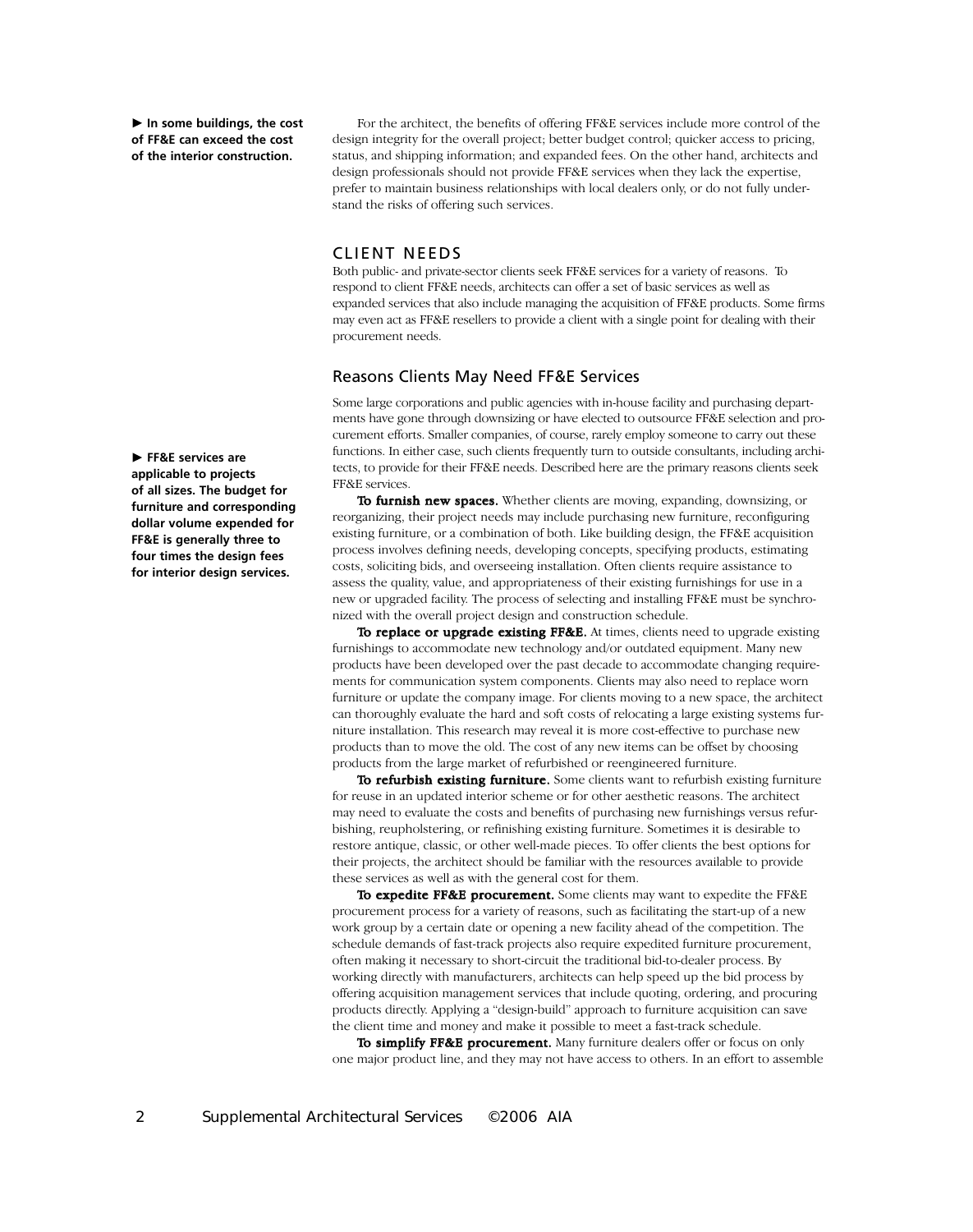## Related Services

FF&E services can be provided separately or in combination with other services. The services that follow are some in which FF&E services may be a consideration. The sections profiling them in the 13th edition of the *Architect's Handbook of Professional Practice* are shown in parentheses.

- Building design (18.3)
- Interior design (18.14)
- Space planning (18.17)
- Facility management (19.4)
- Move management (19.6)

the most appropriate selections for their needs, clients often have to deal with multiple dealers or many different manufacturers. To simplify FF&E procurement and reduce the number of contacts they need to make, clients often look for a single source to manage the process. By offering furniture acquisition management services, the architect can fulfill this need.

After FF&E services have been completed for a given project, a client is likely to have an ongoing need to maintain and periodically update FF&E products. Sometimes a simple reorganization of a department will require further FF&E consideration that could result in modifications to the building structure itself. Thus, an architecture firm that stays attuned to the FF&E needs of a client will often get a "heads up" on upcoming projects involving building renovation or new facility design. Continuing to service FF&E needs can also help architects forge valuable and lasting client relationships.

# Agreements for FF&E Services

Clients with considerable FF&E selection and procurement experience and facility management resources often have their own agreements for FF&E services. When clients require the use of such agreements, architects are strongly advised to review them carefully, including review by the firm's attorney.

When the client does not require use of its own agreement for FF&E services, architects may use one of two AIA standard forms of agreement for this purpose. When FF&E acquisition services are part of interior design services, B171 ID-2003, Standard Form of Agreement Between Owner and Architect for Furniture, Furnishings, and Equipment Design Services, can be used. The FF&E increments of work in this agreement are closely aligned with those for building design and construction. If FF&E services are provided as a stand-alone service, architects can use B175 ID-2003, Standard Form of Agreement Between the Owner and the Architect for Furniture, Furnishings, and Equipment Design Services.

Related AIA documents are A275 ID-2003, General Conditions of the Contract for Furniture, Furnishings, and Equipment, and B775 ID-2003, Invitation and Instructions for Quotation for Furniture, Furnishings, and Equipment.

# The Architect as Reseller

Some clients desire a single point of project control or turnkey service for FF&E selection and acquisition. In such cases, a design firm can act as a reseller of furniture by entering into purchasing agreements directly with manufacturers. In this role, the design firm takes on responsibilities and tasks generally provided by furniture dealers. This broker arrangement requires additional skills and knowledge and proper disclosure of the firm's responsibilities to avoid the appearance of a conflict of interest. It is also important for architects to consult with their insurance brokers to ensure they are adequately insured for providing these services and to evaluate any risk or liability associated with them.

**The total volume of furniture produced for the U.S. office market in 2004 was more than \$10 billion, according to the Business and Institutional Furniture Manufacturer's Association (BIFMA).** 

**For a more complete discussion of client-generated contracts, see the backgrounder "Responding to Client-Developed Contracts" in the 13th edition of** *The Architect's Handbook of Professional Practice.*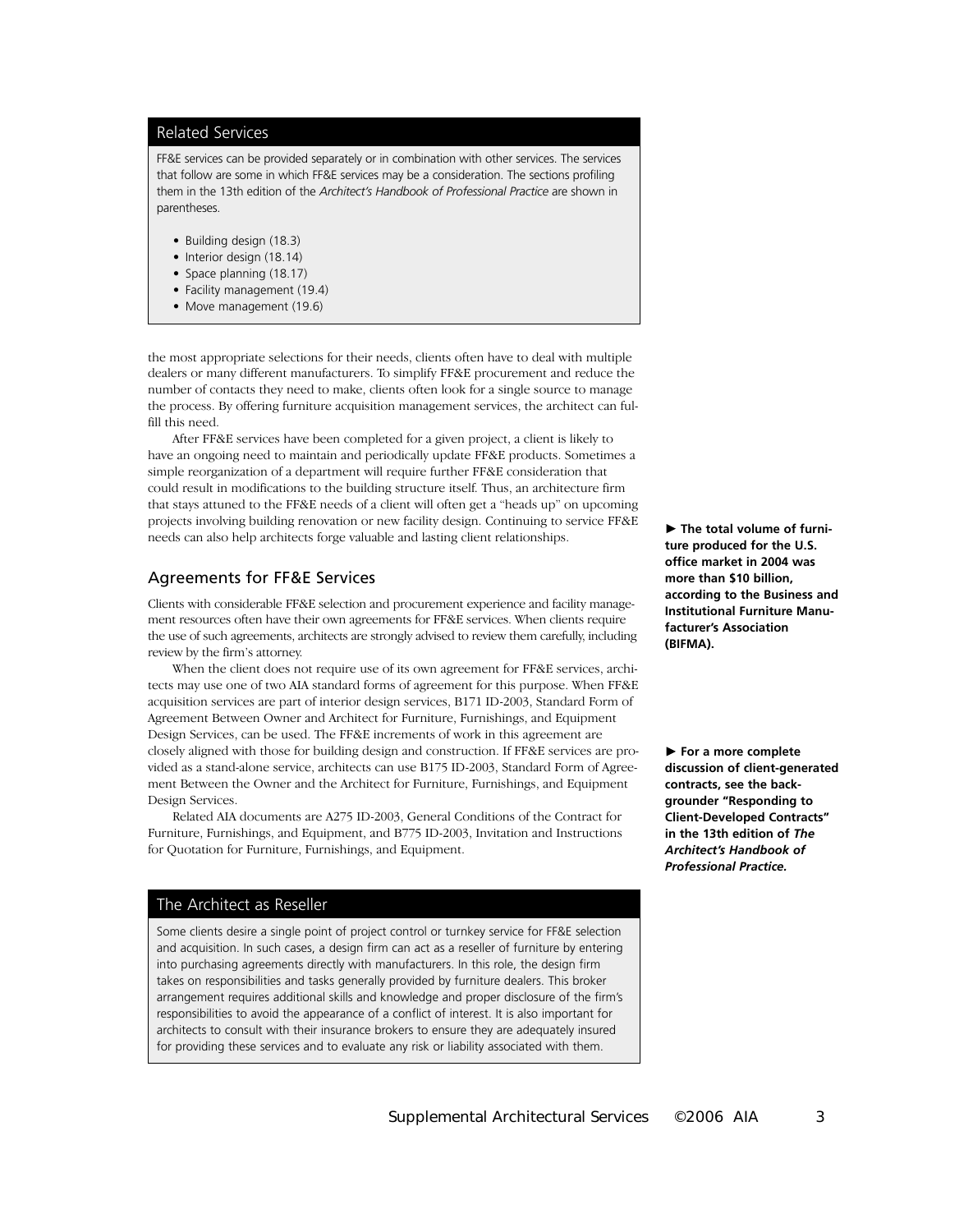## **SKILLS**

Architectural knowledge and skills associated with programming, design, documentation, and construction administration are applicable to FF&E services. However, additional specialized knowledge is required with respect to furniture construction, fabric types, available product lines, specification of furniture and fabrics, furniture installation procedures, codes and regulations governing furniture and fabrics in commercial projects, and other topics. A firm can develop this FF&E capability by hiring individuals who already have the requisite knowledge and skills or by training interested staff in-house.

# Knowledge of Furniture Products

Architects offering FF&E services must be knowledgeable about systems furniture, case goods, seating, and freestanding ("loose") furniture, as well as many specialty items. Knowledge of ergonomics, furniture construction, and fabric characteristics such as durability, flammability, and applied coatings is essential to providing appropriate recommendations to the client. Most product information is readily available through manufacturers' representatives or online resources. When evaluating furniture, architects should also pay close attention to product warranties and the manufacturer's financial viability.

Industry trade shows are a good place to gather information and view a large variety of FF&E products firsthand. NEOCON, an annual trade show in Chicago, is one of the largest and most comprehensive of these events. Others include NEOCON East in Baltimore and NEOCON West in Los Angeles. A number of industry-specific furniture shows, such as the Hospitality & Design Show, are typically listed on the Web calendars of ASID and IIDA. Most furnishing vendors provide product information, including extensive technical information, on Web sites as well.

Assigning one or two staff members to focus on creating and managing a firm's furniture library is helpful. Local sales representatives are the best resource for pricing and follow-up information. Most vendors encourage their sales staff to call on design firms to inform them about the costs and benefits of their particular lines. These companies also will provide samples and mock-ups of their products for evaluation, often at no charge. Many sales representatives provide "lunch-and-learn" presentations for design firms and regularly host designers on factory trips to highlight lines appropriate for a specific project.

Providing furniture procurement services also requires good knowledge of local furniture dealers, including the services they offer and the lines they carry. For example, for workstation systems projects, dealers often provide final detailed layouts and specifications to the architect's design requirements. They also may inventory existing furniture for evaluation by the architect or coordinate installation. Architects can sometimes find it helpful to create a partnering arrangement with local dealers and to work with different companies to fill the needs of different projects.

# Ability to Define FF&E Requirements

To determine the client's furniture requirements, the architect must ascertain the client's FF&E budget and then undertake a careful evaluation of individual workspace needs, including spatial constraints, and overall equipment needs. Programming skills are necessary to gather, process, and document this information, which is usually done with the use of customized survey forms. Many systems furniture companies have their own sample forms, which can be used as a starting point.

# Ability to Develop FF&E Solutions

The architect should be able to evaluate alternative furniture products and make appropriate recommendations with respect to the client's overall furniture needs. This ability comes with experience and requires knowledge of available resources for all types of furniture and furnishings. Research skills are needed to find alternative products in various price ranges; this task sometimes requires a clear understanding of the costs and benefits of various alternative products, as well as persistence and creativity.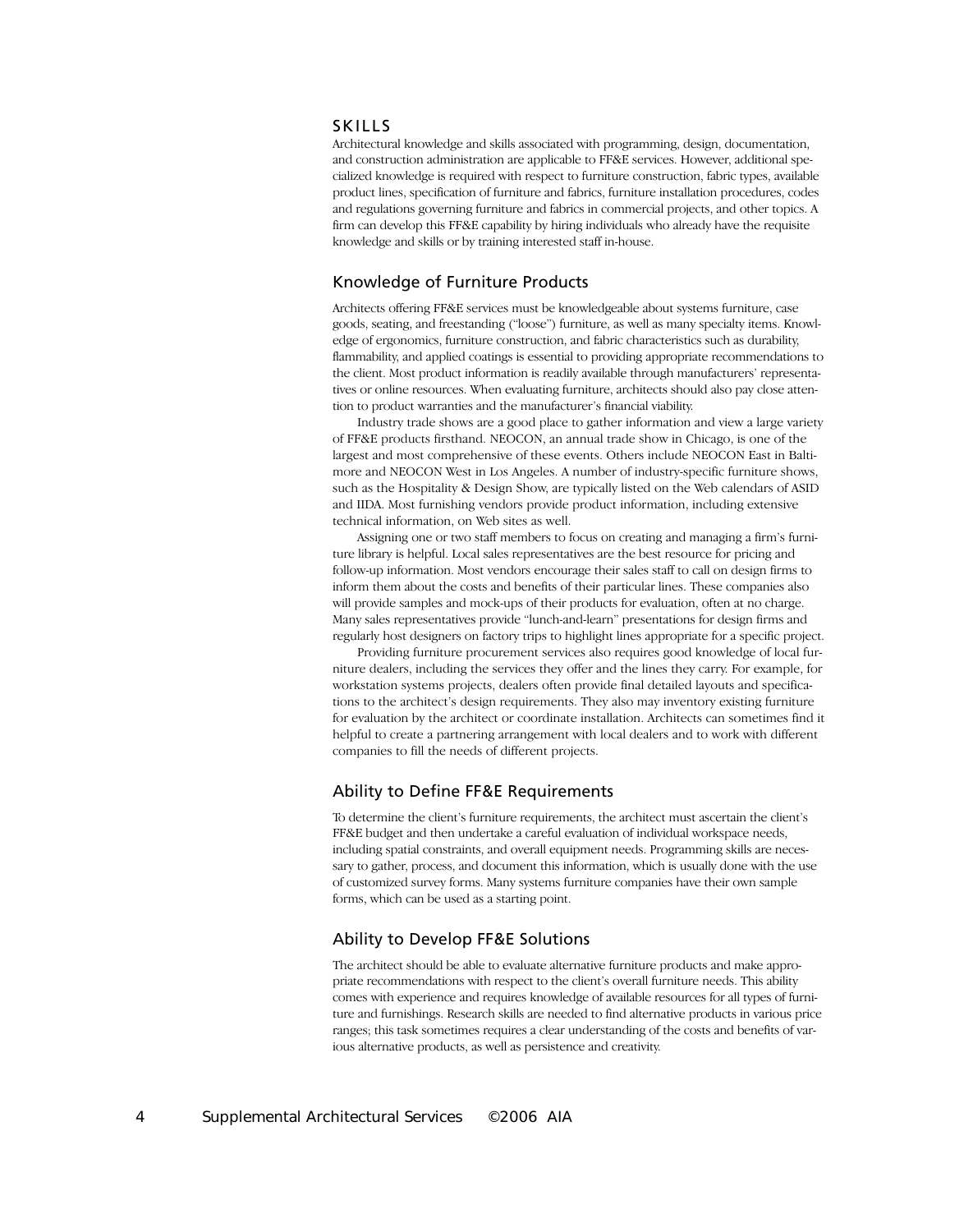# Ability to Prepare Cost Estimates

The architect must be able to estimate costs to provide the client with figures for a furniture budget. Pricing estimates can be calculated by applying an appropriate discount to current list price information obtained from the manufacturer. More accurate pricing can be obtained directly from manufacturer's representatives, dealers, or the manufacturer itself. To make budget estimates as accurate as possible, the architect must consider applicable taxes, shipping and storage costs, access fees, installation costs, fuel charges, and so on, in addition to the cost of the product. It may be also useful for the architect to understand the financial and tax implications associated with methods of procurement (e.g., purchase *vs.* lease).

## Ability to Prepare FF&E Specifications

An essential part of FF&E acquisition services is the preparation of accurate and clearly written furniture specifications for all types of furniture and furnishings. Specifications for freestanding furniture pieces are the simplest to prepare, and most vendors will assist with the preparation. Systems furniture can be specified in general terms, since most systems vendors prepare full and detailed parts lists for individual orders. Specification preparation also requires specifying COM (customer's own material) and COL (customer's own leather) fabrics. Sample forms for this purpose are available through professional interior design associations. Specifications for furniture and furnishings include the following types.

Proprietary specifications. Proprietary specifications identify products and materials by manufacturer's name, model number, or part number. This is a "closed" specification and does not allow for substitution. Many designers use this type of specification to control aesthetics, function, and quality.

Descriptive specifications. Descriptive specifications describe in detail the performance characteristics, materials, finishes, workmanship, and fabrication of a particular product and list several comparable manufacturers. This type of specification is used in an "open" bid situation, usually to allow for more competitive bidding. It does not offer the level of design and quality control that proprietary specifications provide.

**Performance specifications.** These specifications describe only the desired or required results and neither prescribe product characteristics nor reference manufacturers. This allows vendors to propose products they feel will best meet the performance requirements.

# Knowledge of Furniture Bidding Procedures

Knowledge of FF&E bidding processes for both private and public projects is needed. As with building construction bidding, private FF&E bidding differs significantly from public FF&E bidding. In private bidding, the submittal and evaluation process can be tailored to meet the client's project-specific needs. In public bidding, established processes often do not allow for negotiation, split bids, or the evaluation of alternates.

# Knowledge of FF&E Installation Practices

Knowledge of installation requirements for furniture and furnishings is key to planning a successful project. Many issues can arise during furniture installation. Who is responsible for delivering, receiving, and inspecting the products? Who is responsible for removing trash and making final electrical and data connections? Who is responsible for filing freight damage claims, rectifying warranty issues, completing repairs? The architect needs to understand and clarify the responsibilities of the manufacturer, dealer, and shipper. What type of facility will the furniture be stored in? Is the facility bonded? Humidity controlled? What are the delivery constraints (size of elevator, access schedule, etc.)? All of these issues should be addressed ahead of time in a written installation specification that becomes part of the installation bid.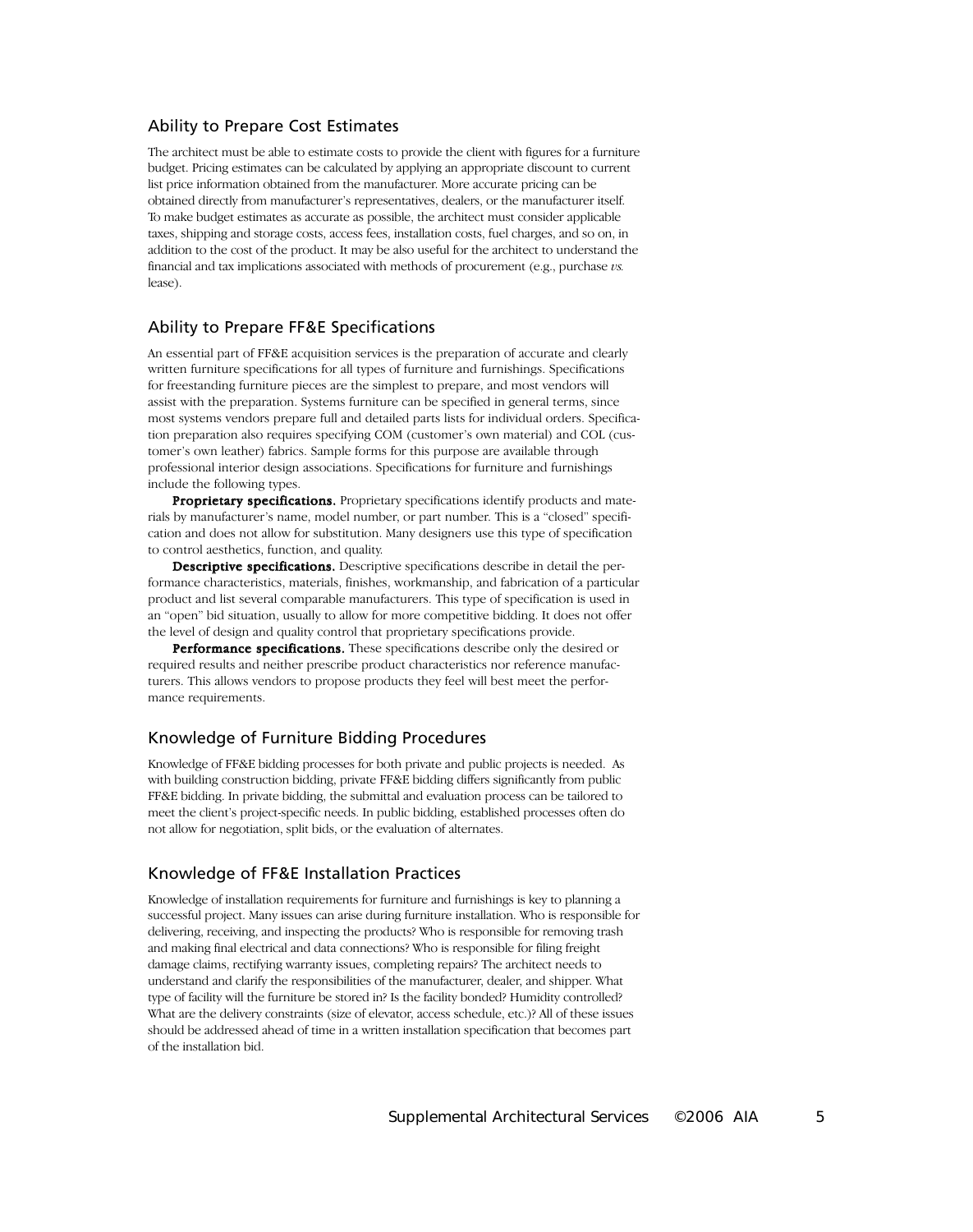#### PROCESS

FF&E services can encompass a variety of services tailored to the specific needs of the client. As presented here, the major activities and tasks are described under two headings: "FF&E Selection Services" and "FF&E Acquisition Management Services." Clients may contract for the latter group of services after a successful bidder for the specified products is chosen.

# FF&E Selection Services

Increments of work for FF&E selection services are somewhat similar to the increments and flow of work for the building design process.

Evaluation of client needs. The architect works with the client and users to determine and document FF&E requirements for the project. The evaluation identifies FF&E needs for all functional spaces, including individual workstations in projects that use systems furniture. If the project includes existing furniture, evaluation of furniture to be reused, refinished, or reupholstered also takes place at this time.

Numerous factors are considered in the FF&E programming process. The major ones are listed here:

- Functions and types of spaces (including personal, common, and support)
- Number of assigned staff
- Numbers of visitors
- Types and quantities of items to be stored
- Signage requirements
- Desired artwork and interior plantings
- Quantity, condition, and types of existing furniture to be reused

Cost estimate. After evaluating the client's FF&E needs, the architect prepares a line-item cost estimate to establish a budget for furniture, artwork, accessories, interior signage, and other items. The budget is usually based on the current prices of items comparable to those requested. The budget should indicate the quantity and unit costs anticipated for each type of product and, if applicable, estimated costs for reupholstering or refinishing existing furniture. It should also include costs for freight, delivery, and installation, as well as a design contingency. The client should approve the initial FF&E budget prior to product selection so the architect has a cost benchmark for considering products. Once product selections have been made, the architect may revise the initial estimate to reflect anticipated final costs and to ensure the project remains within budget.

**Furniture selection.** After approval of the budget, the architect presents preliminary options for new furniture and furnishings selections, then obtains samples of fabrics and finishes for selected items and presents them to the client for review and approval. Furniture selection decisions are based on several requirements: function (what the client needs), durability (how long the client wants the products to last), aesthetics (what the architect or designer feels will enhance the design), and budget (what the client can afford). The style of the suggested furniture should complement the project design and have proper scale, size, and proportion for the space.

## Systems Furniture Standards

For projects using systems furniture, it is helpful to establish standards for prototypical workstation sizes and configurations. Some clients will be able to provide such standards, but others will require professional help to develop them. Once the client approves these standards, they can be used to compare the products of a variety of systems furniture manufacturers with respect to functionality and cost.

Standards for systems furniture should identify sizes and finishes for work surfaces, panels, and vertical surfaces; storage types; lighting types; accessories such as keyboard trays and CPU hangers; hardware types; and electrical and data requirements. Once each workstation type has been designed, the architect and client can choose the workstations to be used as the basis for project bids. Sometimes the architect may have the manufacturer with the successful bid mock up an actual workstation for hands-on analysis.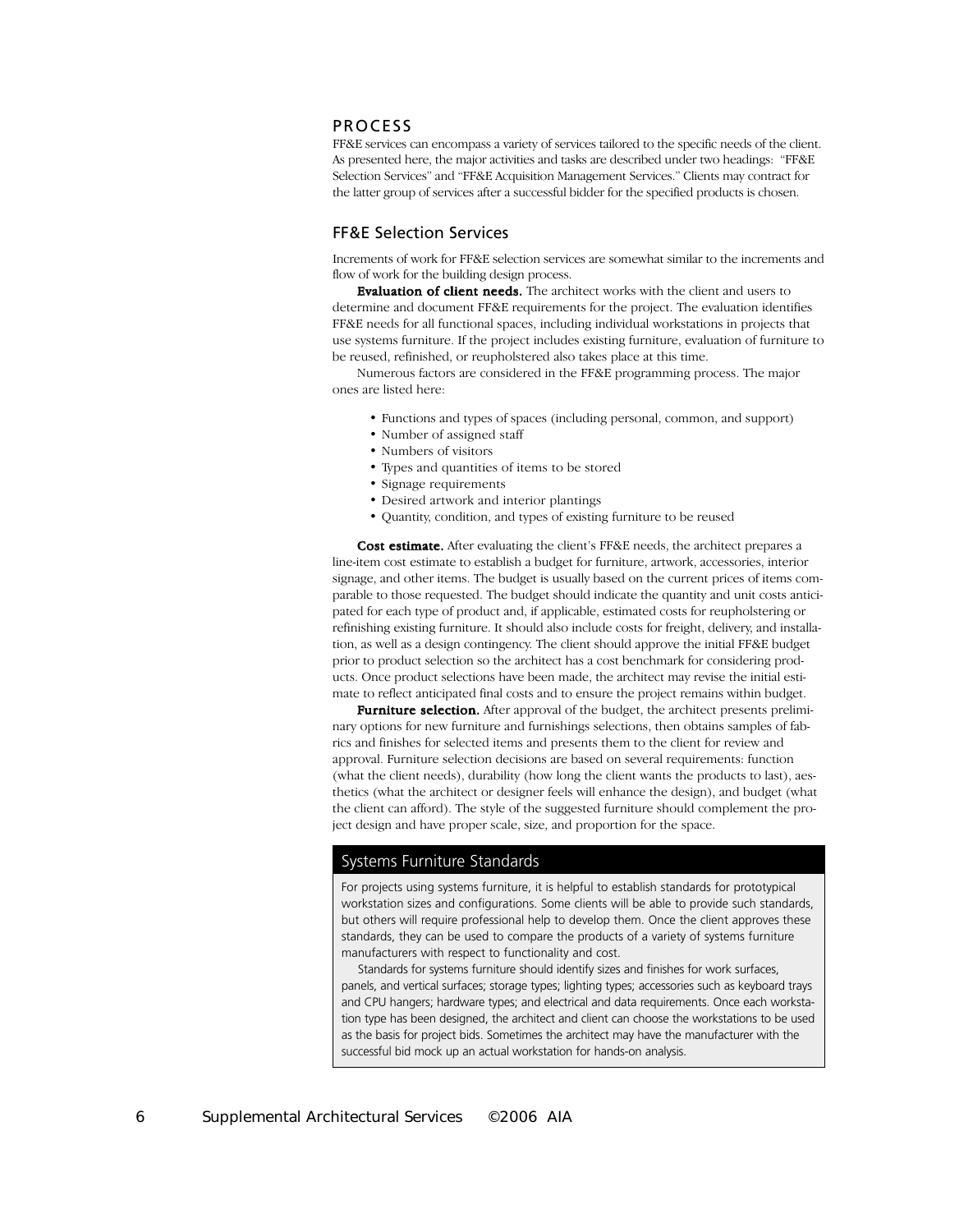Whenever possible, the client should view the product firsthand. It is especially critical for clients to test most types of chairs for comfort and function. Fabric and finish selection are also critical. Patterns and colors should complement the furniture, but keep in mind that the size of the pattern repeat directly affects the quantity of fabric needed and that some fabrics must be approved for use with a particular manufacturer's products. Fabrics should be sufficiently durable for the intended use of the product as well. High-traffic areas require fabrics that have met performance tests for heavy commercial use, while fabrics for guest seating or decorative pieces should meet the less rigorous industry standard Wyzenbeek abrasion test. Selection of furniture finishes must also balance aesthetic, maintenance, and durability criteria. The species of wood used for furniture is generally related at least in color to the wood veneers used for paneling, wood doors, and other wood finishes in the project. Metal or painted finishes should also blend with the overall color scheme established for the interior design of the space.

Preparing FF&E specifications. For competitive bids, product specifications must be written and issued along with instructions to bidders and requirements for delivery, installation, warranties, and punch list procedures. This information is best presented in a one- or two-page format and includes product name, model number, plan tag, finish type, submittal requirements, fabric or COM information, order price, and other pertinent information. If possible, it is advisable to include a photograph of the item, along with a copy of the specified fabric or finish swatch. One specification sheet should be prepared for each individual product ordered. In addition, each bid package should include full furniture plans, indicating items included in the bid and tagged to reference the specifications. Both the architect and the client should review each specified item for accuracy. Individual bidders are responsible for quantity takeoffs. Incorrectly specified products that are delivered to the site may result in claims against the design professional.

Solicitation of bids. After approval of the budget, the architect assembles the final bid packages for issuance to dealers and vendors. For public bid projects, it is important to mention any statutory requirements for procurement in the package.

The bid documents describe factors such as site conditions, elevator access, Dumpster use, and so on, so the installer can perform its services in the most efficient and professional manner. Two weeks is a reasonable bid period for midsize projects of up to 20,000 square feet. For large-scale systems furniture projects (more than 100 workstations), three weeks is a preferable time frame. After bids have been received, the architect may prepare a spreadsheet to help analyze them for the client. Bids are generally awarded to a single dealer. However, a project may be split between providers of systems furniture and loose furniture, depending on specific requirements.

FF&E contract administration. Once the client accepts and approves the successful bid, the client will enter into a contract with the selected dealer(s) and issue purchase orders. The dealer sends submittals to the architect for review and approval. Submittals may include fabrics, finishes, custom shop drawings, detailed system furniture layouts, and so on. The architect is copied on acknowledgments to verify items that have been ordered and put into production and notified of items with a long lead time or discontinued items. The architect should help establish an installation schedule and arrange for a final punch list once the dealer has completed its own punch list.

#### FF&E Acquisition Management Services

After the client has chosen the successful bidder, the architect may provide expanded FF&E services to the client to manage the furniture acquisition process, which includes the following activities and tasks:

#### Ordering phase

- Review and approve dealer's final bid keyed to the architect's furniture plan, which indicates the product types, quantities, and prices for all the individual products specified by the design team.
- Review detailed systems furniture list.
- Review invoices for FF&E products ordered and recommend payment by client.
- Review submittals to check finish and fabric selections (especially COM items).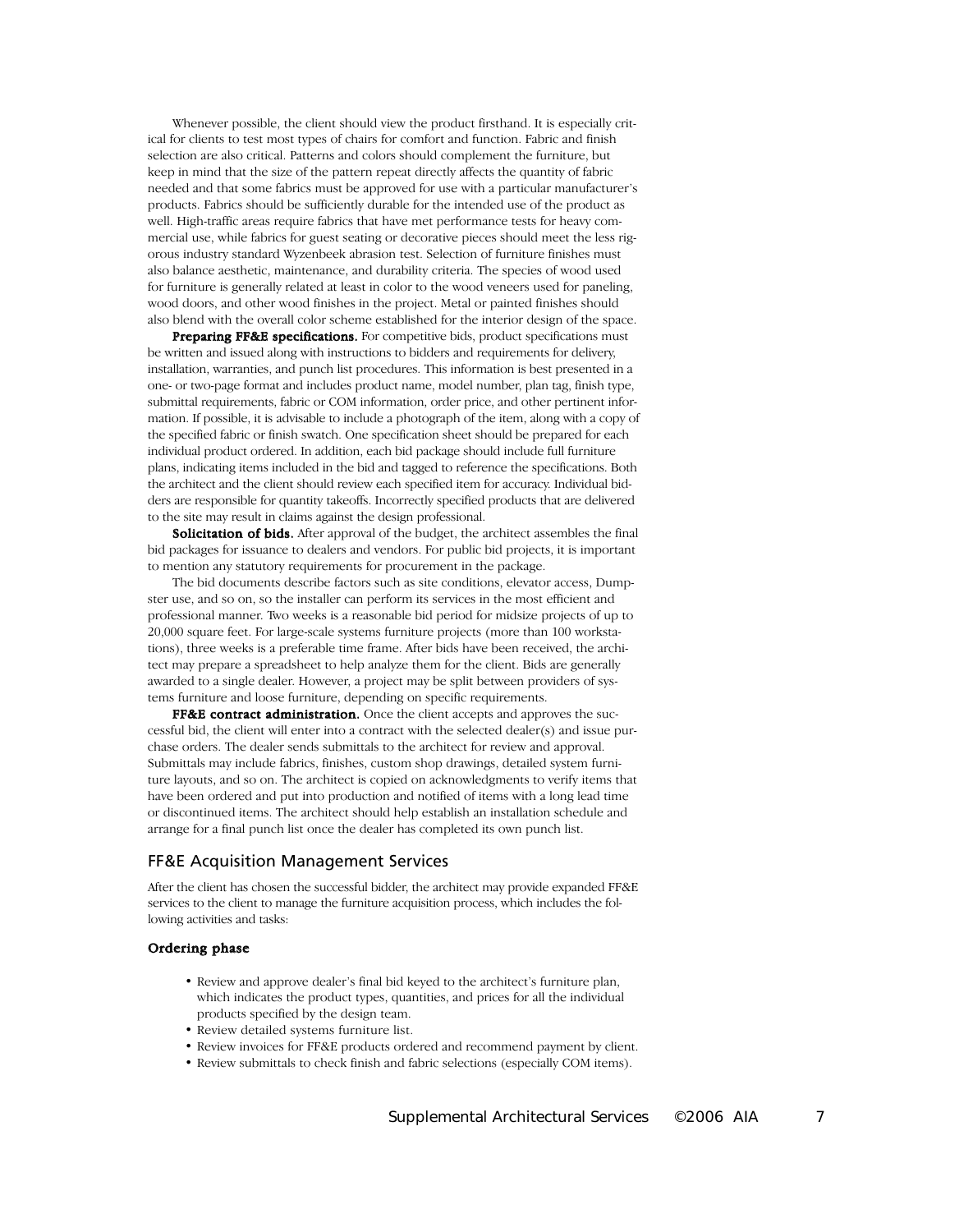#### Tracking and scheduling phase

- Check acknowledgments supplied by furniture dealers for accuracy and completeness.
- Record estimated delivery dates.
- If necessary, recommend substitutions or changes to the client for items with a long lead time to meet the move-in schedule.
- Coordinate the delivery and installation schedule through the contracted furniture dealer(s).

#### Delivery and installation coordination phase

• Coordinate the new furniture installation schedule with the contracted furniture dealer(s) to ensure installation into the completed space or to arrange for storage in a secured temporary space.

## Terms Used in FF&E Services

**Case goods.** Furniture items generally used for storage that have a case as the primary construction component. The case space may contain drawers, shelves, and/or doors.

**Customer's own material (COM).** Fabric specified from an alternate source rather than a standard fabric provided by the original manufacturer.

**Customer's own leather (COL).** Leather specified from an alternate source rather than a standard material normally provided by the original manufacturer.

**Ergonomics.** An applied science concerned with designing equipment and furniture to maximize productivity by reducing user fatigue and discomfort.

**Free-on-board (FOB).** A shipping term that identifies when the responsibility for damages to goods shifts from the seller to the purchaser. Merchandise is generally shipped prepaid on private carriers to an installer. The merchandise becomes the property of the purchaser when it leaves the manufacturer's dock, unless otherwise specified. Any subsequent freight damage and any freight claims must be reported to the carrier by the purchaser promptly upon receipt, and the purchaser must settle any claims with the carrier.

**Freestanding furniture.** Individual tables, chairs, and case goods that are not built in. Sometimes referred to as "loose" or "conventional" furniture.

Furnish. To supply and deliver products to the project site that are ready for unloading, unpacking, assembly, installation, and similar operations.

**Systems furniture.** Furniture components that can be assembled, configured, and reconfigured to create workstations and other workspace environments. Components include non-load-bearing panels, load-bearing panels, work surfaces, shelving, storage units, and various accessories. Systems furniture accommodates power and data cabling to support computers, communication systems, and other equipment and devices.

**Task lighting.** Independently switched lighting that illuminates a specific surface or area. Task lighting is intended to conserve energy by lighting work areas only when they are occupied.

**Workstation.** A workspace created from systems furniture components. Workstations normally contain freestanding furniture such as chairs, cabinets, and files.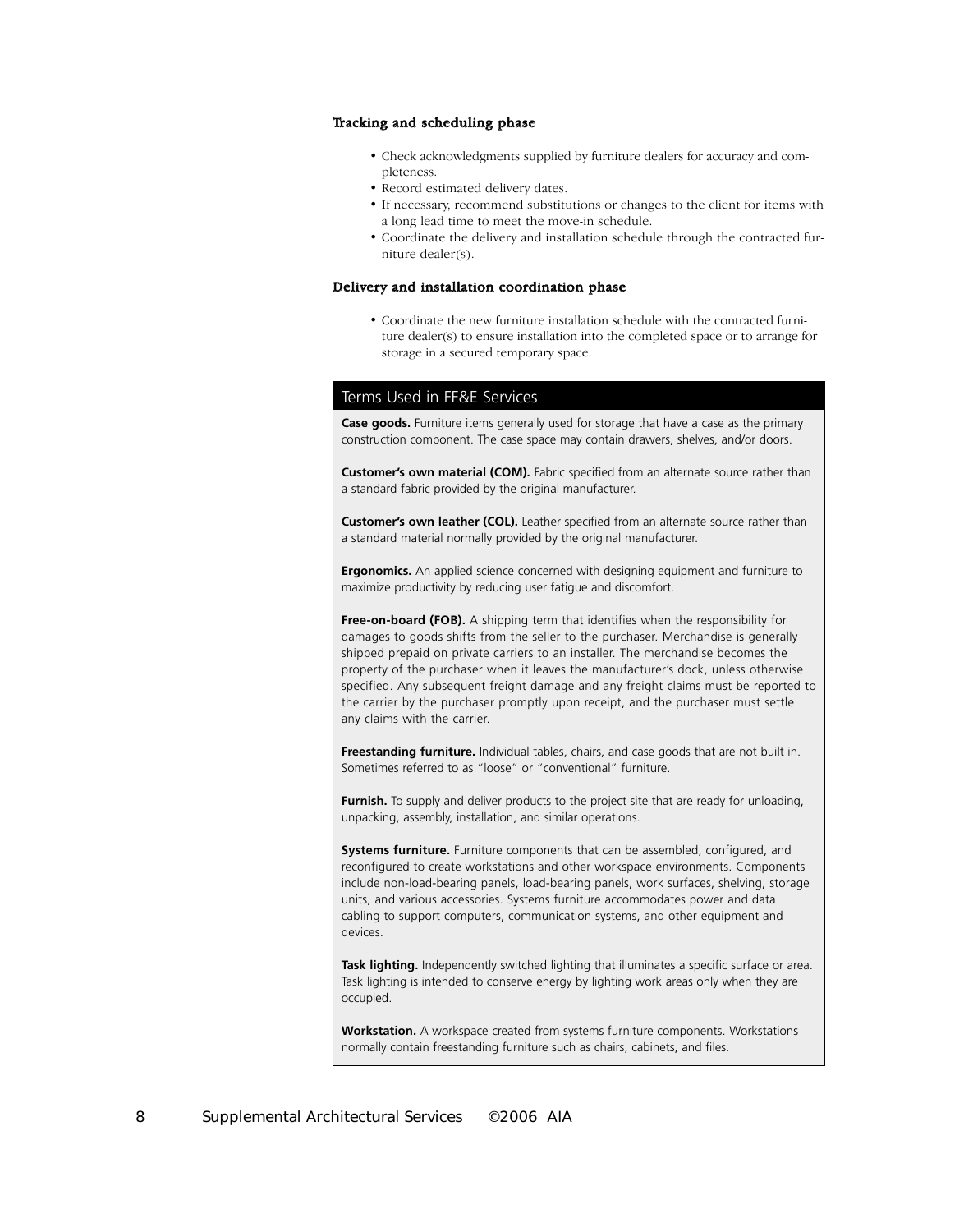- Provide on-site supervision during major furniture installation.
- Coordinate with the design team during punch list preparation.
- Contact furniture manufacturers, dealers, or installers—if necessary—to make repairs and/or corrections as required.
- File and monitor freight and/or damage claims.
- Arrange for installation of artwork and accessories.

# COMPREHENSIVE SOLUTIONS

Provision of FF&E services gives architects greater opportunity to enhance the overall functionality of the buildings they design and to influence the way that people use and interact with those buildings. Acquisition management for FF&E can further round out the architect's involvement in this aspect of a project. Architects providing these services in conjunction with basic building design have the chance to achieve more comprehensive solutions that can bring added value and benefits to building owners, occupants, and users.